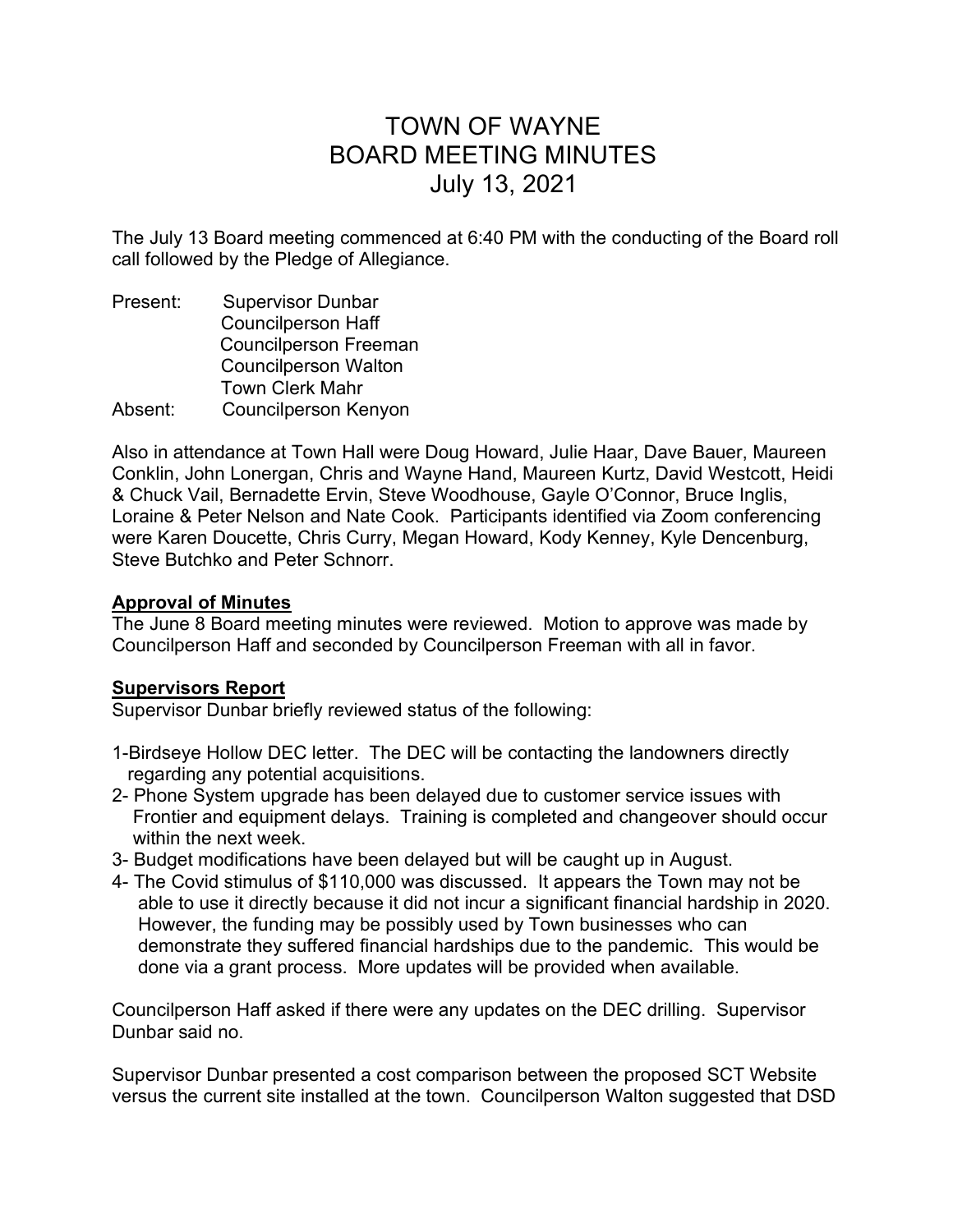Web Works be contacted to present what services they can provide to update the existing site with associated costs. Councilperson Haff agreed that the Board should get a better handle on what the Town's current expenditures are. Supervisor Dunbar to contact Scott Deming at DSD Web Works to discuss a presentation at a future board meeting.

Supervisor Dunbar gave an overview of the calendar for the upcoming budget cycle.to begin in August.

Supervisor Dunbar reviewed the Retirement Reporting Fraud investigation regarding retired bookkeeper Maureen Kurtz. Supervisor Dunbar explained the NY State Comptrollers' Office conducted the investigation over a period of 16 months and presented a 2014 Standard Work Day Reporting Resolution (RS 2417-A) document that showed a higher number of hours worked versus the number of days scheduled by 60%. Per Supervisor Dunbar this document references a 2014 resolution that was not passed by the Board or included in any Board meeting minutes. Supervisor Dunbar reported this finding the NYS Pension Integrity Bureau. The recovery of funds is pending. Supervisor Dunbar also explained that, in addition to the Integrity Bureau investigation there was an investigation conducted by the DA office as well. Those results have not been made final. Supervisor Dunbar stated the Comptrollers Office recommends implementation of a Record of Activities (ROA) process. This will involve training for all Town employees followed by implementation of a method of "Enhanced Reporting" as means to ensure payroll accuracy and a better understanding of appropriate wages to Town employees. This will be an agenda item to be evaluated in the August meeting.

The Supervisor financial report was reviewed with minimal discussion. Supervisor Dunbar stated the Mortgage tax reimbursement check received was \$38,000 which is higher than the \$22,000 that was estimated. Councilperson Freeman asked again if the Town of Wayne was ever reimbursed for the KWIC insurance payment made at the end of 2020 for \$2,400. Supervisor Dunbar still needs to research.

# Clerks Report

The Clerk's monthly report for June was reviewed with minimal discussion. Motion to approve the report was made by Councilperson Haff and seconded by Councilperson Walton with all in favor.

Abstract 7 Vouchers submitted were reviewed as follows:

| • General Account | Vouchers $121 - 143$ | \$12,749.72  |
|-------------------|----------------------|--------------|
| • Highway Account | Vouchers 67 - 84     | \$104,558.21 |
| • Keuka Lighting  | Voucher 7            | 89.00        |
| • Trust & Agency  | Voucher 9 - 10       | 876.60       |

Councilperson Haff discussed Highway Voucher 75 and questioned what is the total repair dollars that have been expanded on the old tractor since the Town did not proceed with the procurement of a new unit last year. Councilperson Haff referenced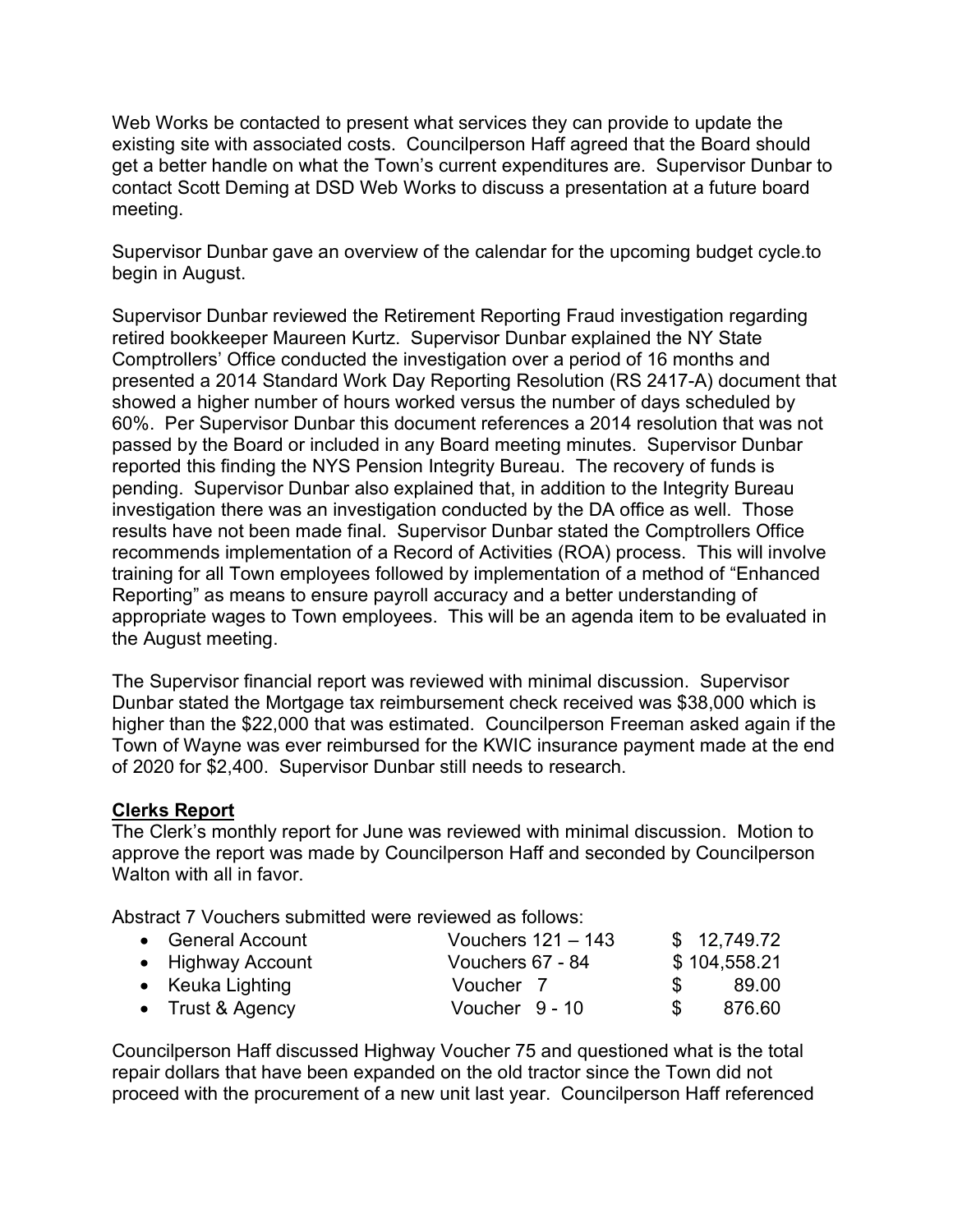there is enough money in the Highway equipment reserve to replace the current tractor. In addition, Councilperson Haff stated in the upcoming budget the Town needs to plan for a newt truck as well. Councilperson Walton agreed the Board needs to give the Highway department the equipment they need to do their job properly.

Motion to approve Abstract 7 was made by Councilperson Haff and seconded by Councilperson Freeman subject to the following changes: In the General Fund Voucher number 121 the dollar amount needs to be changed to \$1,507.33. Voucher number 140 needs to be reduced to \$160. In the Highway Fund Voucher 84 needs to be added for LDG Engineers totaling \$722.56. The motion was approved with all in favor.

#### Justice Report

The monthly report was presented with no discussion.

#### Assessor Report

No report.

#### Highway Superintendent

Superintendent Howard reported that 1268.6 gallons of fuel was used in June.

Coryell Road needs 1.5 to 2 months to cure before binder can be put down. Best estimate at this time is September. Superintendent Howard to meet vendor this week to review cost of the binder.

Activities for the month that Superintendent Howard reviewed were installing of a driveway pipe on Keuka Village Road, patching of East Lake Road, grading Reinhart and Fleet roads. The pipes have been ordered for East Lake Road. The mower attachment has been received but there are issues with tractor that need to be resolved before hooking up the attachment.

Superintendent Howard reviewed an incident at the compost site where an individual was caught trying to leave construction material.

Deputy Superintendent Nate Cook is pricing the cost of a new town truck. The current estimate is around \$250,000. The potential acquisition will be done utilizing the Onondaga County state bid versus Sourcewell. Because of the long lead time for delivery of a new truck Superintendent Howard will present costs at the August Board meeting.

Superintendent Howard presented the overall Town road plan for 2021-24. Superintendent Howard then discussed in more depth the plan for repairing East Lake Road. A detailed timeline was presented showing what activities will be accomplished in 2021 and 2022. Culvert pipes and road shoulder repair work will be done in 2021 to prepare for grinding and repaving the road in 2022. This work is targeted to begin in September. Activities for 2022 will involve coordinating with Steuben County resources. Superintendent Howard will be meeting with the County this fall to discuss.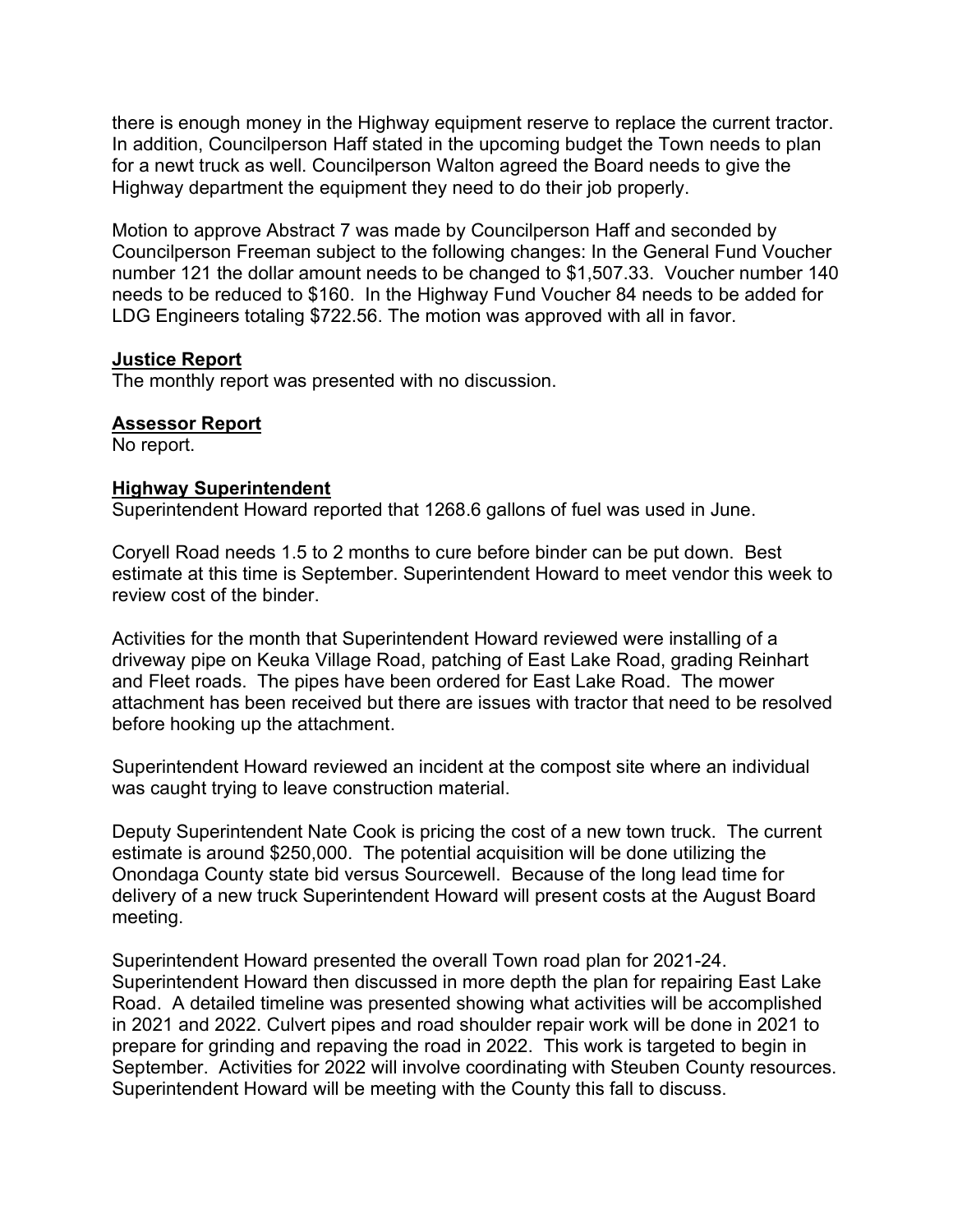Councilperson Haff asked if the Town should engage Larson Engineering to review the project. Superintendent Howard replied he did not think that was necessary at this time. Superintendent Howard and Councilperson Walton both commented ta project of this magnitude will require a lot of patience and cooperation by the residents who live on the East Lake Road particularly regarding parking..

# Code Enforcement Officer

The monthly code enforcement was reviewed with no discussion. The zoning board minutes from June  $7<sup>th</sup>$  and Planning Board minutes from May 10<sup>th</sup> were reviewed with no discussion. Councilperson Haff commented on that the high number of permits issued in 2021 is a positive indicator of the building activity in the Town.

# Watershed

The monthly report was presented with no discussion.

# Dog Control Officer

DCO Howard reviewed The Town Rabies clinic held on Friday July 9<sup>th</sup>. Expenses for the event will be shown at the August meeting. DCO Howard would also like to give gift cards to those who volunteered at the event. The Monthly License report was reviewed with no discussion.

# History

Activities from May and June were reported with no discussion.

# Web Statistics

Report reviewed with no discussion.

# Public Comments

Mrs. Maureen Kurtz asked Supervisor Dunbar how he was able to enter the Retirement System to do the research he reported. Mrs. Kurtz referenced various certification levels are required to qualify to research particular information. Supervisor Dunbar referenced he had received training but did not provide specifics. Mrs. Kurtz reviewed her meeting with State Comptroller's Office regarding the investigation and stated she had not been informed of any results. Mrs. Kurtz ask that Supervisor Dunbar provide the information for the contacts he spoke with by sending an email to Megan Howard. Supervisor Dunbar said he would.

Ms. Bernadette Ervin stated she had known and worked with Mrs. Kurtz and was very disturbed by this report. Ms. Ervin asked who initiated the investigation. Supervisor Dunbar acknowledged he did. Ms. Ervin also questioned why the Board was just being informed of an investigation that began 16 months ago. Supervisor Dunbar was also questioned why he procured a Town credit card with out board approval. Supervisor Dunbar stated it made procuring items from Amazon at a lower cost and not incurring mileage expenses.